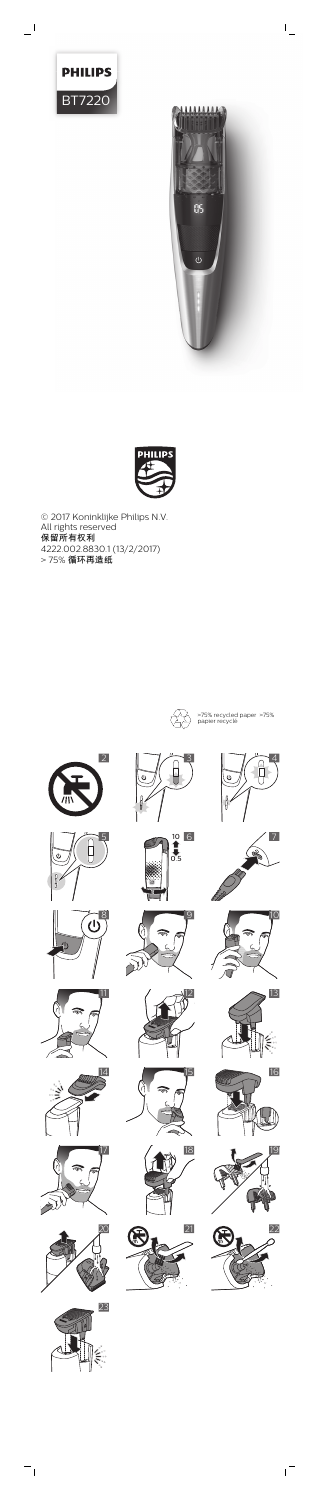## English

 $\blacksquare$ 

## **General description (Fig.1)**

- 1 Cutting element
- 2 Vacuum system
- 3 Length settings
- 4 Zoom wheel
- 5 On/off button
- 6 Battery status indicator
- 7 Pouch
- 8 Cleaning brush
- 9 Cleaning sponge
- 10 Small plug
- 11 Supply unit
- 12 Precision trimmer
- 13 Detail comb 5mm (L) 14 Detail comb 3mm (M)
- 15 Beard and stubble comb

## **Important safety information**

Read this important information carefully before you use the appliance and its accessories and save it for future reference. The accessories supplied may vary for different products.

#### Danger

Keep the supply unit dry (Fig. 2).

## Warning

- To charge the battery, only use the detachable supply unit (HQ8505) provided with the appliance.
- The supply unit contains a transformer. Do not cut off the supply unit to replace it with another plug, as this causes a hazardous situation.
- This appliance can be used by children aged from 8 years and above and persons with reduced physical, sensory or mental capabilities or lack of experience and knowledge if they have been given supervision or instruction concerning use of the appliance in a safe way and understand the hazards involved. Children shall not play with the appliance. Cleaning and user maintenance shall not be made by children without supervision.
- Always check the appliance before you use it. Do not use the appliance if it is damaged, as this may cause injury. Always replace a damaged part with one of the original type.
- Do not open the appliance to replace the rechargeable battery.

- This appliance is not washable. Never immerse the appliance in water and do not rinse it under the tap (Fig. 2).
- Only use this appliance for its intended purpose as shown in the user manual.
- For hygienic reasons, the appliance should only be used by one person.
- lever use compressed air, scouring <sub>l</sub>
	- abrasive cleaning agents or aggressive liquids such as petrol or acetone to clean the appliance.
- Do not use the supply unit in or near wall sockets that contain an electric air freshener to prevent irreparable damage to the supply unit.

This Philips appliance complies with all applicable standards and regulations regarding exposure to electromagnetic fields.

- The appliance is suitable for mains voltages ranging from 100 to 240 volts.
- The supply unit transforms 100-240 volts to a safe low voltage of less than 24 volts.

#### Caution

## Electromagnetic fields (EMF)

## General

# **Display**

 $\overline{\phantom{a}}$ 

## Battery status indicator

When the battery is almost empty, the bottom light of the battery status indicator flashes orange (Fig. 3).

When the appliance is charging, first the bottom light flashes white, then the second charging light (Fig. 4), and so on. When the battery is fully charged, all lights light up white continuously (Fig. 5).

Note: The lights switch off automatically after 30 minutes.

 $\sqrt{2}$ 



 $\mathsf{L}$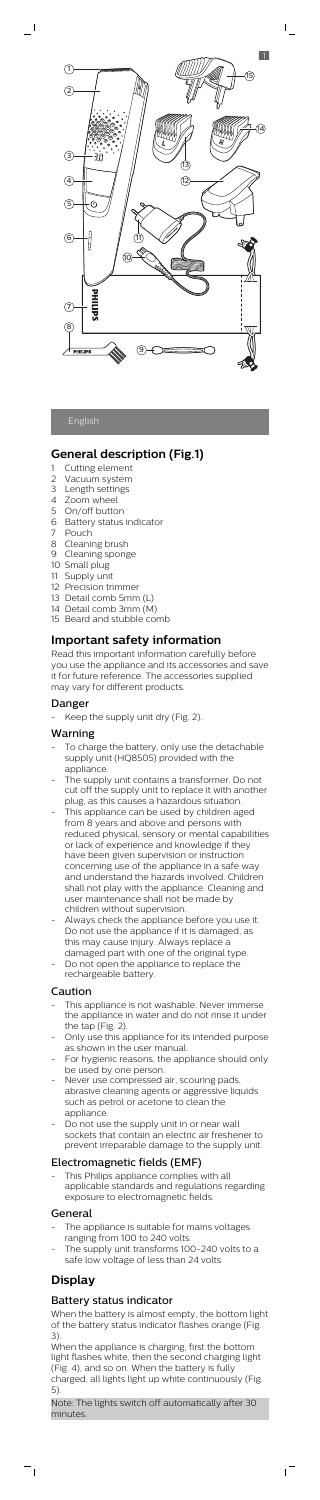Remaining battery capacity The remaining battery charge is shown by the lights of the battery status indicator that light up continuously.

 $\bar{\Gamma}$ 

#### Length settings

 $\overline{\phantom{0}}$ 

The selected length setting is shown on the are shown above the zoom wheel when you select the desired hair length setting with the zoom wheel (Fig. 6).

## **Charging**

Charging takes approx. 1 hour. Charge the appliance before first use and when the bottom light of the battery status indicator flashes orange.

a less messy trimming experience. The vacuum system is activated automatically as soon as you switch on the appliance.

Note: Switch off and clean the appliance after each use

- 1 Make sure the appliance is switched off. 2 Put the supply unit in the wall socket and put
- the small plug in the appliance (Fig. 7). 3 After charging, remove the supply unit from the
- wall socket and pull the small plug out of the appliance.

When the appliance is fully charged, it has a cordless operating time of up to 80 minutes.

## **Using the appliance**

Note: This appliance can be used without cord or directly from the wall socket.

You can use this appliance for a stubble beard and a short beard. This appliance has an integrated vacuum system that catches cut beard hair for

- You can use the appliance without beard and stubble comb to trim hair close to the skin or to contour the neckline and sideburns. To trim hair close to the skin, place the flat side of the trimming head against your skin and make strokes in the desired direction (Fig. 9).
- For contouring, hold the trimming head perpendicular to the skin and move the trimming head upwards or downwards with gentle pressure (Fig. 10).
- You can use the precision trimmer to create fine lines and contours around your facial style, close to the skin (Fig. 11). Simply pull the cutting element straight off (Fig. 12) and insert the precision trimmer (Fig. 13).

## Switching the appliance on and off

Press the on/off button once to switch the appliance on or off (Fig. 8).

#### Trimming without comb

- You can use the beard and stubble comb attached to the cutting element to groom your beard and moustache in your preferred style. For the beard and stubble comb, you can turn the zoom wheel to choose from 20 length settings ranging from 0.5mm to 10mm in steps of 0.5mm (Fig. 6).
- You can use the precision trimmer with a detail comb attached for precision trimming of your sideburns, moustache or beard (Fig. 15). This appliance comes with 2 different detail combs: 5mm (L) and 3mm (M).
- 1 Attach the detail comb (Fig. 14) or the beard and stubble comb onto the appliance (Fig. 16).
- 2 Switch on the appliance.
- 3 To trim most effectively, move the appliance against the hair growth direction (Fig. 17). Make sure that the surface of the comb always stays in contact with the skin.

Note: Only the cutting element and the comb can be cleaned with water.

#### Precision trimming without comb

- Switch off the appliance and disconnect it from the wall socket.
- 2 Wipe the housing of the appliance with a dry cloth.
- 3 Remove the comb (Fig. 18) and clean it with the cleaning brush and/or rinse it under the tap (Fig. 19).
- 4 Remove the cutting element and clean it under the tap (Fig. 20). Carefully shake off excess water and let the cutting element air-dry completely.

You can use the precision trimmer to create fine lines and contours around your facial style, close to the skin.

- 1 Remove the cutting element (Fig. 12) and attach the precision trimmer (Fig. 13).
- 2 Switch on the appliance.
- 3 Hold the precision trimmer perpendicular to the skin and move the precision trimmer upwards or downwards with gentle pressure (Fig. 11).
- 4 Switch off the appliance and clean it after use.

## Trimming with comb

Note: When you trim for the first time, start at the highest length setting to familiarize yourself with the appliance.

## **Cleaning and maintenance**

## Cleaning the appliance

We advise you to empty the hair-collection chamber after each trimming session. When you trim long, dense beards, it may also be necessary to empty the hair-collection chamber during the trimming session in order to maintain optimal suction performance.

#### Caution: Never dry the cutting element with a towel or tissue, as this may damage the trimming teeth.

- 5 Shake out the hairs that have collected in the hair chamber.
- 6 Brush out the hairs with the cleaning brush (Fig. 21) or cleaning sponge (Fig. 22) supplied.
- 7 After cleaning, reattach the cutting element (Fig. 23) and comb (Fig. 16) to the appliance.

 $\overline{1}$ 

 $\overline{\phantom{a}}$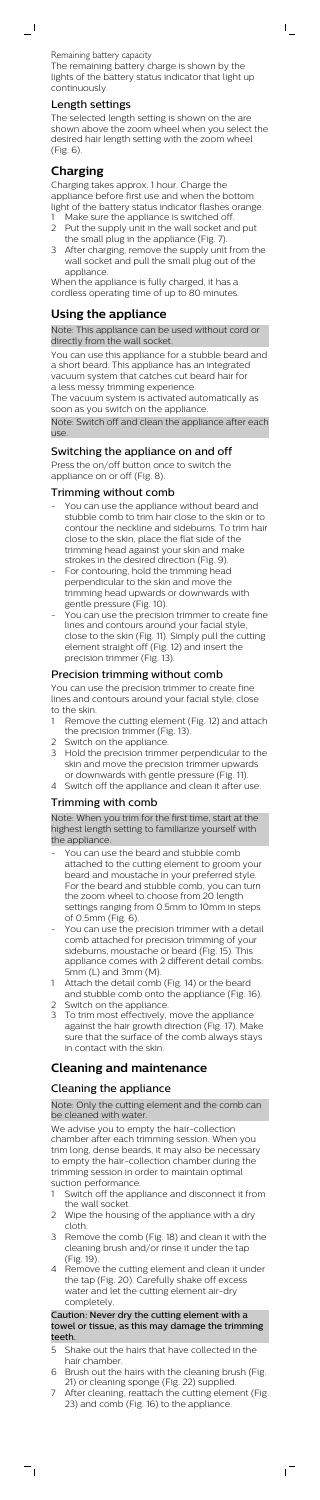## **Recycling**

 $\overline{\phantom{0}}$ 

- Do not throw away the product with the normal household waste at the end of its life, but hand it in at an official collection point for recycling. By doing this, you help to preserve the environment.

 $\mathsf{I}$ 

- This product contains a built-in rechargeable battery which shall not be disposed of with normal household waste. We strongly advise you to take your product to an official collection point or a Philips service centre to have a professional remove the rechargeable battery
- Follow your country's rules for the separate collection of electrical and electronic products and rechargeable batteries. Correct disposal helps prevent negative consequences for the environment and human health.

#### Removing the rechargeable battery

**Only remove the rechargeable battery when you discard the appliance. Before you remove the battery, make sure that the appliance is disconnected from the wall socket and that the battery is completely empty.**

**Take any necessary safety precautions when you handle tools to open the appliance and when you dispose of the rechargeable battery.**

- 1 Check if there are screws in the back or front of the appliance. If so, remove them.
- 2 Remove the back and/or front panel of the appliance with a screwdriver. If necessary, also remove additional screws and/or parts until you see the printed circuit board with the rechargeable battery.
- 3 Remove the rechargeable battery.

#### **Warranty and support**

If you need information or support, please visit **www.philips.com/support** or read the international warranty leaflet.

## **Troubleshooting**

This chapter summarizes the most common problems you could encounter with the product. If you are unable to solve the problem with the information below, visit **www.philips.com/support** for a list of frequently asked questions or contact the Consumer Care Center in your country.

| Problem                                                                   | Possible<br>cause                                                                                                                                                                            | <b>Solution</b>                                                                                                                                                                                                                                                                                                                                                                           |
|---------------------------------------------------------------------------|----------------------------------------------------------------------------------------------------------------------------------------------------------------------------------------------|-------------------------------------------------------------------------------------------------------------------------------------------------------------------------------------------------------------------------------------------------------------------------------------------------------------------------------------------------------------------------------------------|
| The<br>appliance<br>does not<br>work.                                     | The battery is<br>empty.                                                                                                                                                                     | Charge the<br>appliance for at<br>least 2 hours so the<br>appliance has<br>enough power<br>again.                                                                                                                                                                                                                                                                                         |
| I cannot<br>switch off<br>the vacuum<br>system.                           | The vacuum<br>system is<br>automatically<br>deactivated<br>when the<br>appliance is<br>switched off.<br>It is activated<br>automatically<br>as soon as<br>you switch on<br>the<br>appliance. | Switch off the<br>appliance.                                                                                                                                                                                                                                                                                                                                                              |
| The vacuum<br>system<br>performs<br>poorly or<br>does not<br>work at all. | The hair<br>chamber is<br>full.                                                                                                                                                              | Empty the hair<br>chamber after each<br>trimming session.<br>First remove the<br>cutter from the<br>appliance, then<br>empty the hair<br>chamber by<br>carefully shaking or<br>blowing hair out<br>and/or by brushing<br>the hair out with<br>the cleaning brush<br>or cleaning sponge<br>supplied. Never<br>use water to clean<br>the hair chamber,<br>this may damage<br>the appliance. |
|                                                                           | The air holes<br>on the<br>appliance are<br>covered. If                                                                                                                                      | Make sure the air<br>holes on the<br>appliance are not<br>covered.                                                                                                                                                                                                                                                                                                                        |

they are,

vacuum performance is reduced.

> If the suction system performs poorly or not at all, even though the appliance is clean, not covered and used according to the instructions in the user manual, take the appliance to your local Philips dealer or call the Consumer Care Center.

> > ıT

## 简体中文

|                | ·般说明(图 1) |
|----------------|-----------|
| 1              | 修剪部件      |
| $\overline{2}$ | 真空系统      |
| 3              | 长度设定      |
| 4              | 调节轮       |
| 5              | 开/关按钮     |
| 6              | 电池状态指示灯   |
| 7              | 存储袋       |
| 8              | 清洁刷       |
| 9              | 清洁海绵      |
|                | 10 小插头    |
| 11             | 电源部件      |

 $\frac{1}{\sqrt{2}}$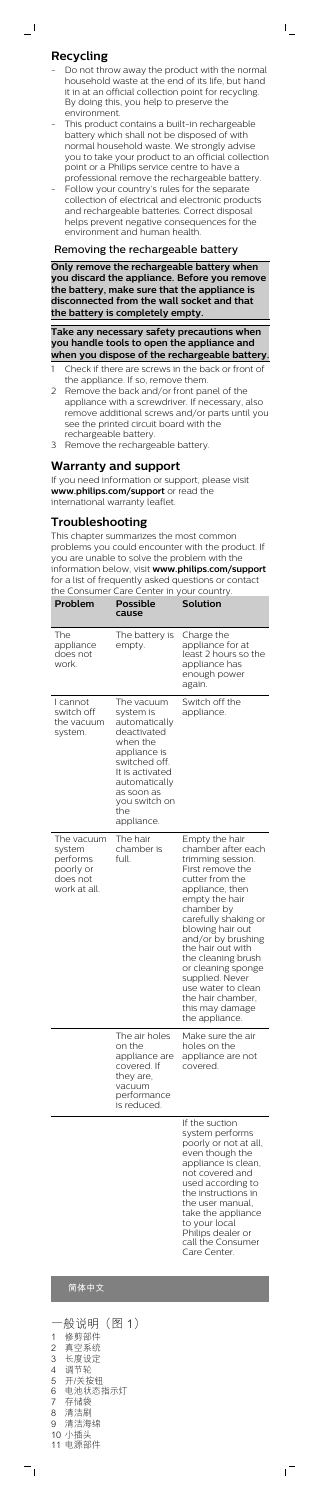12 精确修剪器 13 细节梳齿 5mm (L) 14 细节梳齿 3mm (M) 15 胡须和短茬发梳

#### 重要安全信息

- 保持电源部件干燥 (图 2)。
- 警告符号注释: 禁止在打开的水龙头下进行清洗 (图 2)。

使用本产品及其附件之前,请仔细阅读本重要信息,并 妥善保管以供日后参考。 随附的附件可能因产品而 异。

 $\overline{1}$ 

#### 危险

 $\overline{\phantom{a}}$ 

警告

- 要给电池充电,请仅使用产品随附的可拆卸电源部 件 (HQ8505)。
- 电源部件中包含一个变压器。 请勿自行更换电源部 件的插头,否则将导致严重后果。
- 本产品也可以由 8 岁或以上年龄的儿童以及肢体不 健全、感觉或精神上有障碍或缺乏相关经验和知识 的人士使用,但前提是有人对他们使用本产品进行 监督或指导,以确保他们安全使用,并且让他们明 白相关的危害。 切勿让儿童玩弄本产品。 不要让儿 童在无人监督的情况下对本产品进行清洁和保养。
- 使用前,请务必检查产品。 请勿使用损坏的产品, 否则可能对人体造成伤害。 请务必用原装型号更换 损坏的部件。
- 切勿拆开本产品更换充电电池。

当电池电量几乎耗尽时,电池状态指示灯的底灯会呈橙 色 (图 3)闪烁。<br>剃须刀充电时,

底部的指示灯会先呈白色闪烁,接着第<br>「(图 4)闪烁,以此类推。 当电池充满电 ……<br>个充电指示灯 (图 4)闪烁, 时,所有充电指示灯都将呈白色持续 (图 5)亮起。

#### 警告

- 本产品不可水洗。 切勿将本产品浸入水中, 也不要 在水龙头下冲洗 (图 2)。
- 警告符号注释: 禁止在打开的水龙头下进行清洗 (图 2)。
- 。<br>只能将本产品用于用户手册中所示的原定用途。
- 出于卫生的目的,本产品只能供一个人使用。
- 切勿使用压缩气体、钢丝绒、研磨性清洁剂或腐蚀 性液体(例如汽油或丙酮)来清洁产品。
- 请勿在包含电动空气清新器的墙壁插座上或其周围<br>使用电源部件,以免电源部件受到不可修复的损 以免电源部件受到不可修复的损 .<br>坏。

- 1 确保产品电源已关闭。
- 2 将电源部件插入电源插座,然后将小插头插入本产 品 (图 7)。
- 从电源插座上拔下电源部件,并从本产 品(二)。<br>充电之后,从电)<br>品上拔下小插头。

当产品充满电时,它可在不接电源的情况下使用长达 80 分钟

注意: 本产品可以不接电源或直接连在插座上使用。 您可以使用本产品修剪短茬或短胡须。. 本产品集成了 -<br>·个真空系统,该系统能够捕获剪下来的头发和胡须, 带给您更加整洁的修剪体验。<br>打开本产品后, 真空系统将! 真空系统将自动启用。

- 您可以使用不带胡须和短茬发梳的产品贴近皮肤修 剪须发或修整颈部和鬓角的轮廓。 如需贴近皮肤修<br>剪须发,请将修剪刀头平坦的一侧紧贴皮肤放置, 剪须发, 请将修剪刀头平坦的一

然后按所需的方向 (图 9)来回移动。<br>如需修剪轮廓, 请将修剪刀头垂直

## 电磁场 (EMF)

- 本 Philips 产品符合所有有关暴露于电磁场的适用标 准和法规。

#### 概述

- 本产品适合在 100 240 伏的电源电压下工作。
- 该电源部件可将 100-240 伏的电压转换为 24 伏以 下的安全低电压。

- 如需修剪轮廓,请将修剪刀头垂直放在皮肤上,并 上下移动修剪刀头,同时轻轻按压 (图 10)。
- 您可以使用不带梳齿的精确修剪器在您的面部周围 以非常贴近皮肤 (图 11)的距离修剪出细致的线条和<br>轮廓。只需将修剪部件直着拉下来 (图 12), 然后插 只需将修剪部件直着拉下来 (图 12), 然后插 入精确修剪器 (图 13)即可。

显示屏

#### 电池状态指示灯

#### 注意: 指示灯将在 30 分钟后自动关闭。 电池剩余电量

剩余的电池电量由持续亮起的状态指示灯来表示。

#### 长度设定

在您使用调节轮 (图 6)选择所需的长度时,选定的须发 长度将显示在调节轮上方。

- 您可以使用连接到修剪部件的胡须和短茬发梳把胡<br>须、短茬和须髭修剪成自己喜欢的风格。 对于胡须 须、短茬和须髭修剪成自己喜欢的风格。 对于胡须<br>和短茬发梳,您可以转动调节轮,从 20 种长度设置 和短茬发梳, 您可以转动调节轮,<br>中进行选择, 长度范围为 0.5mm 长度范围为 0.5mm 到 10mm, 每档 0.5mm (图 6)。
- 您可以使用安装细节梳齿的精确修剪器来精确修剪<br>您的鬓角须髭或胡须 (图 15)。 本产品随附 2 中不 您的鬓角须髭或胡须 (图 15)。 本产品随附 2 中不 同的细节梳齿: 5mm (L) 和 3mm (M)。
- 1 将细节梳齿 (图 14)或胡须和短茬发梳安装到产品 (图 16)上。

 $\overline{1}$ 

#### 充电

充电约需 1 小时。在首次使用前和电池状态指示灯的底 灯呈橙色闪烁时,请为产品充电。

#### 使用本产品

注意: 每次使用后,请关闭并清洁产品。

## 打开或关闭产品

按一下开/关按钮以打开或关闭 (图 8)产品。

#### 不使用修剪梳修剪

#### 不使用修剪梳进行精细修剪

您可以使用不带梳齿的精确修剪器在您的面部周围以非 常贴近皮肤的距离修剪出细致的线条和轮廓。

- 1 先取下修剪部件 (图 12),然后安装精确修剪器 (图 13)。
- 2 启动产品
- 3 请将精确修剪器垂直放在皮肤上, 并上下移动精确 修剪器,同时轻轻按压 (图 11)。
- 4 使用后,请关闭并清洁产品。

#### 使用修剪梳修剪

注意: 第一次修剪时,从最高的长度设定开始修剪, 以熟悉产品的使用方法。

2 启动产品。

 $\frac{1}{\sqrt{2}}$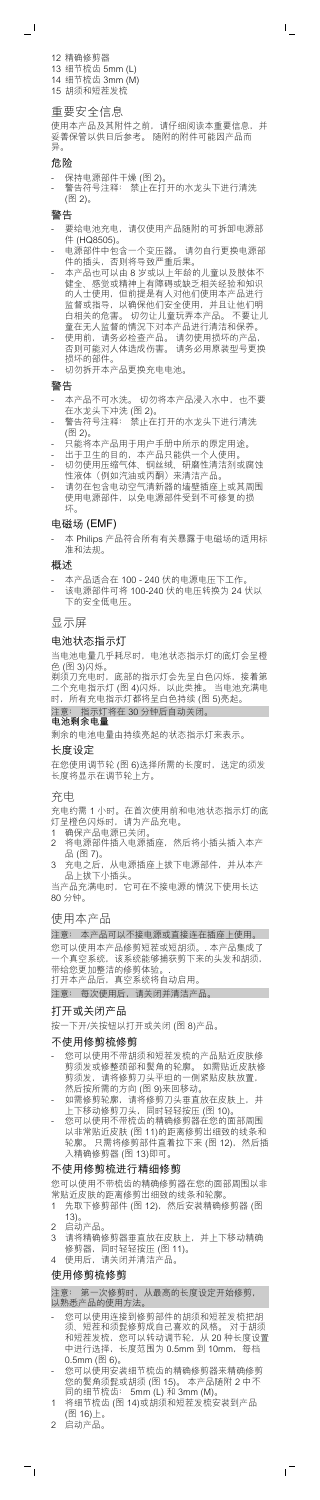3 如需要最高修剪效率,请逆着头发生长的方向 (图 17)移动本产品。 确保修剪梳的表面始终接触皮 肤。

 $\mathbf{I}$ 

清洁和保养

#### 清洁产品

 $\overline{\phantom{0}}$ 

我们建议您在每次修剪后清空胡茬收集室。 在修剪长<br>而浓密的胡须时,在修剪过程中也有必要清空胡茬收! 而浓密的胡须时,在修剪过程中也有必要清空胡茬收集 室,以维持理想的吸入性能。

#### 注意: 只有修剪部件和修剪梳才能用清水清洗。

- 1 关闭产品并与电源插座断开连接。
- 
- 2 使用干布擦拭产品表面。<br>3 取下修剪梳 (图 18),然 3 取下修剪梳 (图 18),然后用清洁刷进行清洁和/或放 在水龙头 (图 19)下冲洗。
- 4 取出修剪部件,在水龙头 (图 20)下清洗。 小心甩干 多余的水,然后让修剪部件彻底晾干。

- 5 摇动胡茬储藏室, 倒出收集的胡茬
- 6 用随附的清洁刷 (图 21)或清洁海绵 (图 22)刷掉胡 茬。
- 7 清洁之后,将修剪部件 (图 23)和梳齿 (图 16)重新安 装到产品上。

警告: 切勿用毛巾或纸巾擦拭修剪部件,否则可能会 损坏修剪齿。

- -<br>弃置本产品时,请不要将其与一般生活垃圾放在一<br>起,应将其交给政府指定的回收中心。 这样做将有 ,<br>应将其交给政府指定的回收中心。 利于环保。
- 此产品包含内置充电电池;请勿将充电电池与一般 生活垃圾一起弃置。 强烈建议您将自己的产品送到<br>官方收集点或飞利浦服务中心,让专业人士移除充 官方收集点或飞利浦服务中心, 电电池。
- 遵循您的国家/地区有关分类回收电子电气产品和充 电电池的规定。 正确弃置产品有助于避免对环境和 人类健康造成不良后果。

回收

拆下充电电池

- 该表格中所显示的"有害物质"及其存在的部件向 以公伯王が並小的、有害物质、及共行在的部門<br>消费者和回收处理从业者提供相关物质的存在信<br>息.有助于产品废弃时的妥善处理。 息,有助于产品废弃时的妥善处理。

**仅在丢弃本产品时方可取出充电电池。 卸下电池之 前,请确保产品与电源插座断开连接并且电池电量 已耗尽。**

本章归纳了使用本产品最常遇到的问题。 如果您无法 根据以下信息解决问题,请访问<br>**www.philips.com/support** 查阅常见问题列表,或联系

**当您使用工具打开产品时以及在您弃置充电电池 时,请采取必要的安全保护措施。**

- 1 检查产品的前面和后面是否有螺丝。 如果有,请将 其拆下。
- 2 用螺丝刀卸下产品的前面板和/或后面板。 必要时还 需要拆下更多的螺丝和/或部件,直到您看见装有充 电电池的印刷电路板为止。
- 3 拆下充电电池。

#### <u>产品中有害物质的名称及含量</u><br>有害物质 部件名称 铅<br>(Pb) 汞<br>(Hg) 镉<br>(Cd) <sub>物质</sub><br> 六价铬<br>(Cr (VI) <sup>、</sup><br>(VI) ) ー<br>名浪群茶 (PBB) 6 (PBDE) PCB's 集成电路板 X O O O O O O<br>Electrical contact pins<br><u>电接触片</u><br>Power plug X O O O O O Ǘ۷Ǽ X O O O O O  $X \quad | \quad 0 \quad | \quad 0 \quad | \quad 0 \quad | \quad 0 \quad | \quad 0$ 电源插头<br>Internal<br><sub>netal</sub> par metal parts<br>内部金属件

本表格依据SJ/T 11364的规定编制。<br>O፡ 表示该有害物质在该部件所有均质材料中的含量均在GB/T 26572规定的限量要求以下。 X:表示该有害物质至少在该部件的某一均质材料中的含量超出GB/T 26572规定的限量要求。|

- 该表格中所显示的"有害物质"在产品正常使用情 况下不会对人身和环境产生任何伤害。

#### 保修和支持

如需信息或支持,请访问 **www.philips.com/support** 或 阅读国际保修卡。

#### 故障处理方法

 $^{-}$ 

您所在国家/地区的客户服务中心。

| 问题                      | 可能的原因                                                 | 解决方法                                                                                                                          |
|-------------------------|-------------------------------------------------------|-------------------------------------------------------------------------------------------------------------------------------|
| 产品不能工<br>作。             | 电池已耗尽。                                                | 要给本产品充电至少<br>2.个小时,这样产品<br>就会再次拥有充足的<br>电量。                                                                                   |
| 我无法关闭真<br>空系统。          | 关闭本产品<br>后,真空系统<br>将自动停用。<br>打开本产品<br>后,该系统将<br>自动启用。 | 关闭产品。                                                                                                                         |
| 真空系统效果<br>不佳或根本不<br>工作。 | 胡茬储藏室已<br>满。                                          | 每次修剪后清空胡茬<br>储藏室。 首先将刀<br>头从产品上取下,然<br>后小心地摇动产品或<br>将胡茬吹出,并<br>且/或者用随附的清<br>洁刷或清洁海绵将胡<br>茬刷出。 切勿用水<br>清洗胡茬储藏室, 否<br>则可能会损坏产品。 |
|                         | 产品 上的气孔<br>被覆盖。 这样<br>的话,真空性<br>能会下降。                 | 请确保产品上的气孔,<br>位被覆盖。                                                                                                           |
|                         |                                                       | 如果吸入系统性能不<br>佳或完全不工作,<br>么即使产品清洁、<br>那<br>未<br>被覆盖并且是按用户<br>手册中的说明使用,<br>也要将产品送往您当<br>地的飞利浦经销商处<br>获致电客户服务中                   |

心。

 $^{-}$